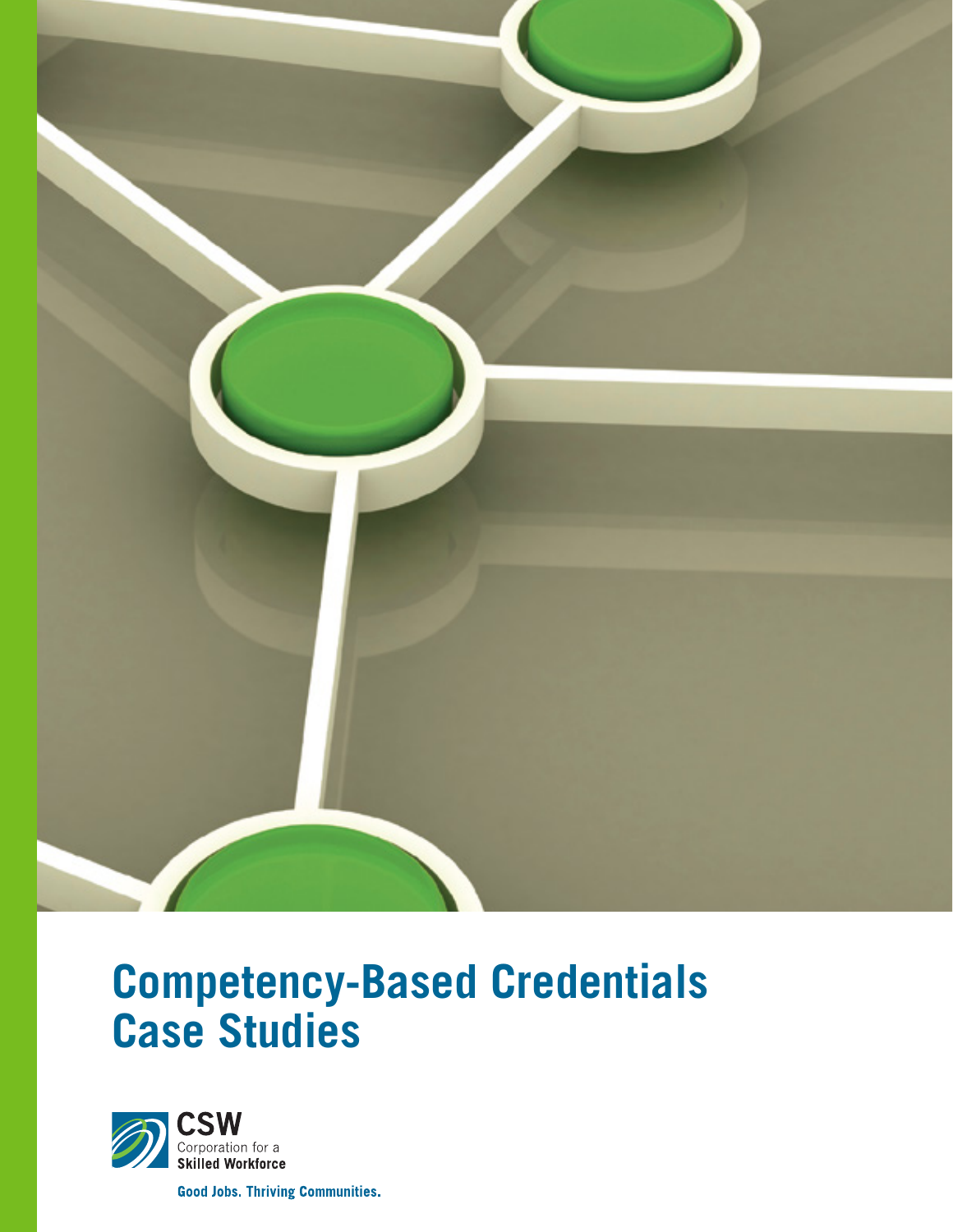#### **Acknowledgments**

This report is part of a multi-year commitment by Corporation for a Skilled Workforce to advance the use of quality competency-based credentials in the United States. The research, convening, and writing for this report was made possible by a grant from the Surdna Foundation. We're grateful for their support of this work.

The CSW team that developed the report includes:

- Nancy Laprade, who served as the lead researcher and writer;
- Dr. Keith Bird, Senior Policy Fellow for Workforce and Postsecondary Education;
- Larry Good, Chair, Co-Founder & Senior Policy Fellow;
- Jeannine La Prad, President & CEO;
- Taryn MacFarlane, Vice President, Business & Community Innovation; and
- Chelsea Farley, consulting writer and editor.

We are indebted to a number of our partners who contributed substantial time in helping develop the case studies outlined in this report. In particular, we thank the following colleagues whose efforts greatly improved this product:

- Ann Randazzo, Executive Director, Center for Energy Workforce Development
- Jennifer McNelly, President, Manufacturing Institute (MI); Emily DeRocco, former President of the MI; Audrey Theis, consultant to MI; and Brent Weil, Senior Vice President for Education & Workforce of the MI
- Annette Parker, former Director of Automotive Manufacturing Technical Education Collaborative (AMTEC); Danine Alderete-Tomlin, AMTEC Executive Director; and Craig Hopkins, AMTEC Project Manager
- Jane M. Weissman, President/Chief Executive Officer, Interstate Renewable Energy Council
- Barbara Hins-Turner, Director, Pacific Northwest Center of Excellence for Clean Energy; Dr. Alan Hardcastle, Washington State University Energy Program; and Troy Nutter, Puget Sound Energy
- Martin Stöckmann, Head of Siemens Professional Education, Berlin; Nakisha Evans, formerly of Siemens Professional Education

Corporation for a Skilled Workforce is a national nonprofit organization that partners with government, business, and community leaders to develop good jobs and the skilled workers to fill them.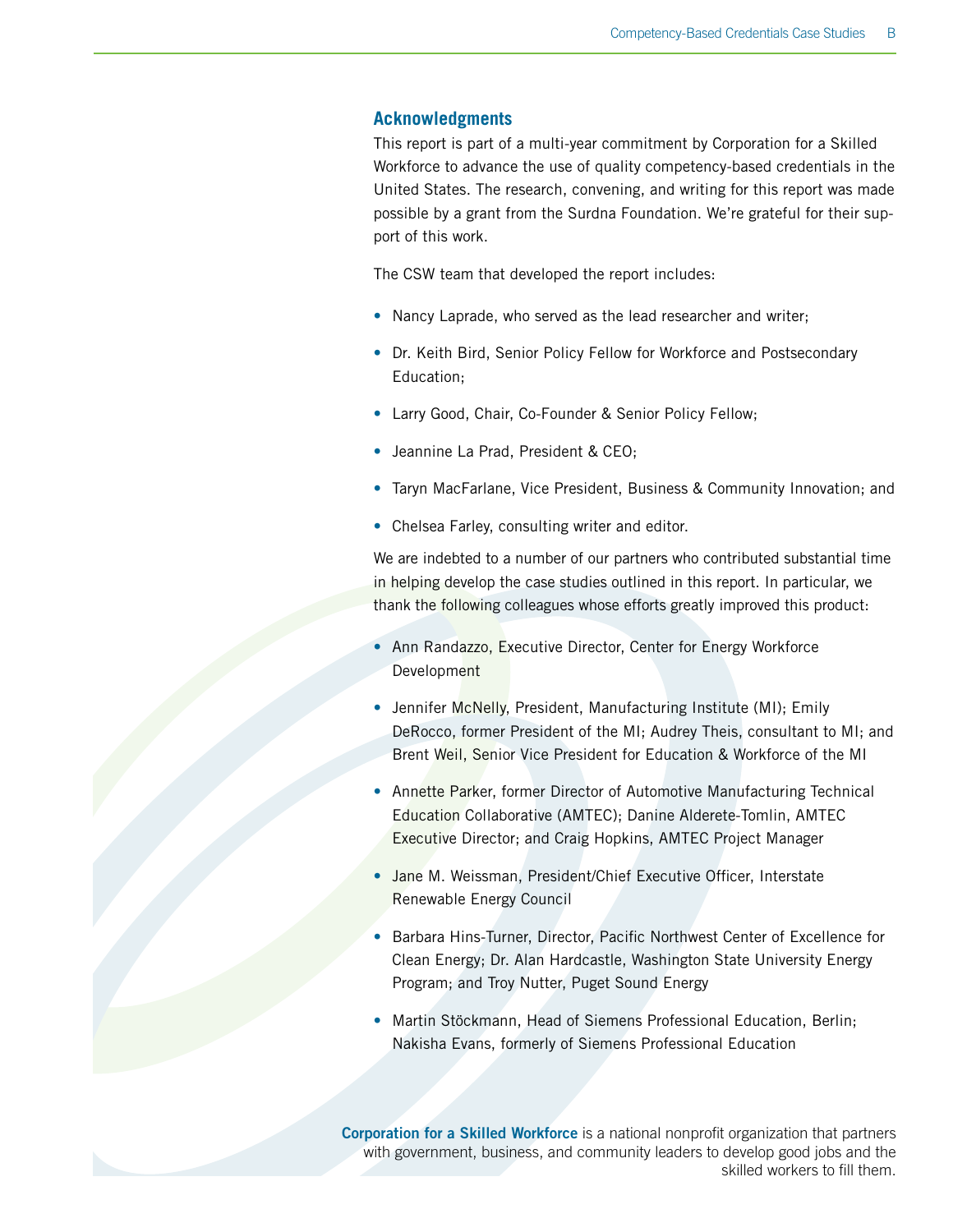## **Introduction**

Traditionally, employers, workers and students have used academic degrees and diplomas as a proxy for the skills and knowledge needed to perform on the job. There is growing interest in the use of *competency-based credentials* to complement this approach. High-quality, employer-backed, competencybased credentials can provide more precise information about job requirements and workers' proficiencies, offering benefits to:

- *Employers,* who can use credentials to inform hiring, deployment and promotion decisions and to ensure that relevant educational programs address their needs;
- *Students and workers,* who will have the ability to better navigate career pathways and transitions and who can offer competency-based credentials as proof of their skills and knowledge;
- *Educators,* who will be able to better align their curricula with industry requirements and can then cite employer-validated credentials as evidence that they prepare students for in-demand jobs; and
- *Public policymakers,* who can foster more agile, thriving labor markets by supporting the development and attainment of competency-based credentials.

Unfortunately, the current "market" for competency-based credentials is neither fully formed nor well functioning. In response, the Corporation for a Skilled Workforce (CSW) has embarked on a multi-year initiative to increase the quality and use of competency-based credentials. To lay a foundation for this work, we gathered information about a cross section of promising credentialing efforts. The case studies that appear in the following pages provide a glimpse of the variety of approaches being undertaken in different industries—by an array of different stakeholders— both in the U.S. and internationally. Interestingly, in spite of their diversity, these examples point to several common factors that appear to be critical to the success of competency-based credentials, including:

- 1. The involvement of employers at every stage of the credential's development;
- 2. A formal structured process, such as a Job/Task Analysis, to identify core knowledge areas, work functions, and skills; and
- 3. The creation of well-thought-out career pathways, as well as tiered/ stackable credentials that allow students and workers to flexibly navigate these pathways.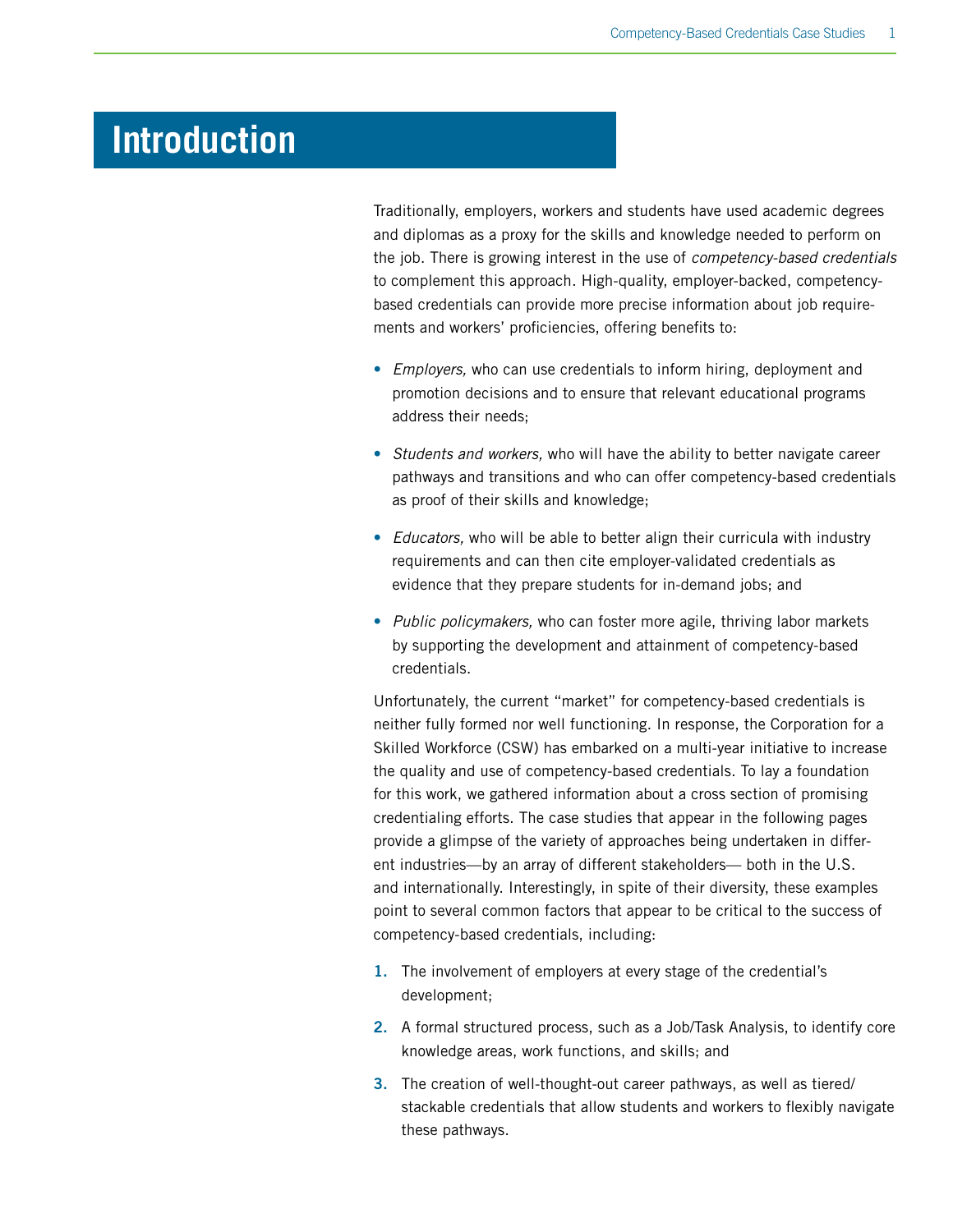Our companion paper, *[Making a Market for Competency-Based Credentials](http://www.skilledwork.org/resources/new-report-making-a-market-competency-based-credentials)*, explores these factors in more depth. It describes the current state of play in competency-based credentialing, outlines components of a quality credentialing process, and explores how the market for these credentials could be nurtured and brought to scale—by engaging businesses, workers and educational institutions more effectively.

## **The Case Studies**

- [US Department of Labor Competency Model Clearinghouse](#page-4-0)
- [Center for Energy Workforce Development \(CEWD\) Get Into Energy Career](#page-6-0)  [Pathways Model](#page-6-0)
- [The Manufacturing Institute's Manufacturing Skills Certification System](#page-8-0)
- [Automotive Manufacturing Technical Education Collaborative \(AMTEC\)](#page-11-0)
- [Interstate Renewable Energy Council \(IREC\)](#page-13-0)
- [Pacific Northwest Center of Excellence for Clean Energy \(PNCECE\)](#page-15-0)
- [Siemens Mechatronic Systems Certification](#page-17-0)

Our case studies represent a more in-depth look at these efforts. Since many of them are still developing, there is a great deal more information about each one that could be useful for understanding and advancing the field of competency-based credentials. For example, we do not report on the costs of developing the credentials or the economic rewards of using them. Dedicated research to establish the return-on-investment for different competency-based credentials is an important next step for the field—as is the creation of some kind of national infrastructure to promote *quality* credentialing processes, common definitions of key terms and coordination among existing efforts. See our report, *[Making a Market for Competency-](http://www.skilledwork.org/resources/new-report-making-a-market-competency-based-credentials)[Based Credentials](http://www.skilledwork.org/resources/new-report-making-a-market-competency-based-credentials)*, for more on these and other recommendations.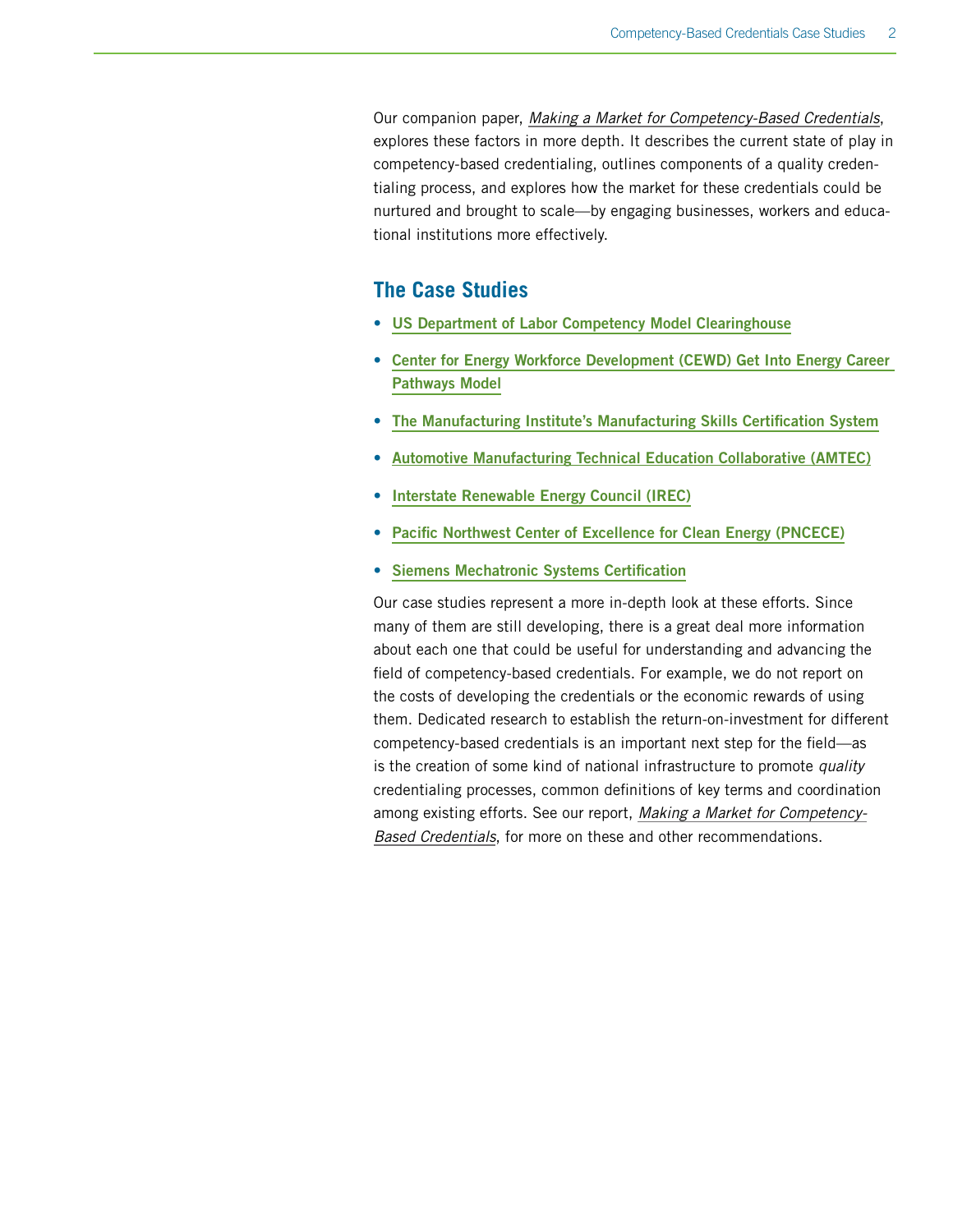## <span id="page-4-0"></span>**US Department of Labor Competency Model Clearinghouse**

Competency models identify the knowledge, skills, and abilities necessary for success in a given occupation or industry, providing an essential foundation for a variety of credentials. The US Department of Labor (DOL) offers resources designed to help industry stakeholders develop such models and credentials, primarily through its [Competency Model Clearinghouse.](http://www.careeronestop.org/CompetencyModel/)

The Clearinghouse provides access to validated competency models for 20 different industries, as well as tools that can be used to create competency models and career ladders for industries where they haven't yet been established. Two of the case studies included in this document, CEWD's *Get Into Energy* model and the NAM Skills Certification System, use the DOL competency model framework.

The DOL competency model is arranged into nine tiers, with each tier containing a set of related competencies. The tiers are displayed in a pyramidal shape, which represents increasing specificity and specialization of content—as a user moves up through the various tiers, the competencies become specific to certain industries and/or occupations.

The nine tiers are grouped into three categories.

#### • Occupation-Related Competencies

- $\rightarrow$  Tier 9 Management competencies
- $\rightarrow$  Tier 8 Occupation-specific requirements
- $\rightarrow$  Tier 7 Occupation-specific technical competencies
- $\overline{\phantom{a}}$  Tier 6 Occupation-specific knowledge competencies
- Industry-Related Competencies
	- $\rightarrow$  Tier 5 Industry-sector technical competencies
	- $\rightarrow$  Tier 4 Industry-wide technical competencies
- Foundational Competencies
	- $\rightarrow$  Tier 3 Workplace competencies
	- $\rightarrow$  Tier 2 Academic competencies
	- $\rightarrow$  Tier 1 Personal effectiveness competencies

For each industry, subject matter experts have worked together to develop foundational (tiers 1 - 3), industry-wide (tier 4), and in some cases, industry-sector (tier 5) competencies. The industry models are listed as either "approved" (meaning they have been verified by appropriate subject matter experts) or "draft" (currently under review by subject matter experts).

Visitors to the Clearinghouse can use one of these available models and customize them as needed. If no pre-existing industry model exists, they can use a generic "building blocks" model designed to apply to all occupations, regardless of indus-

try. Once a model is selected, the user customizes the model, tier by tier, with the options to:

- Select key behaviors listed under each competency to include in the model,
- Include all competencies and key behaviors by checking the appropriate box,
- Add more key behaviors to existing competencies,
- Edit existing key behaviors on some competencies, and
- Add new competencies and associated key behaviors.

The end result is a model that captures the key competencies for a given industry or occupation.

US DOL recommends the following steps for using its framework to develop a competency model for a given industry:

1. *Analyze and synthesize existing national and state resources, skills standards, technical curriculum, and certifications in the industry sector.* This step is best accomplished using industry or subject matter experts who familiar with the terminology, processes, and skills required in the industry.

## Basic Competency Models



Source: USDOL Competency Model Clearinghouse, <http://www.careeronestop.org/CompetencyModel/>.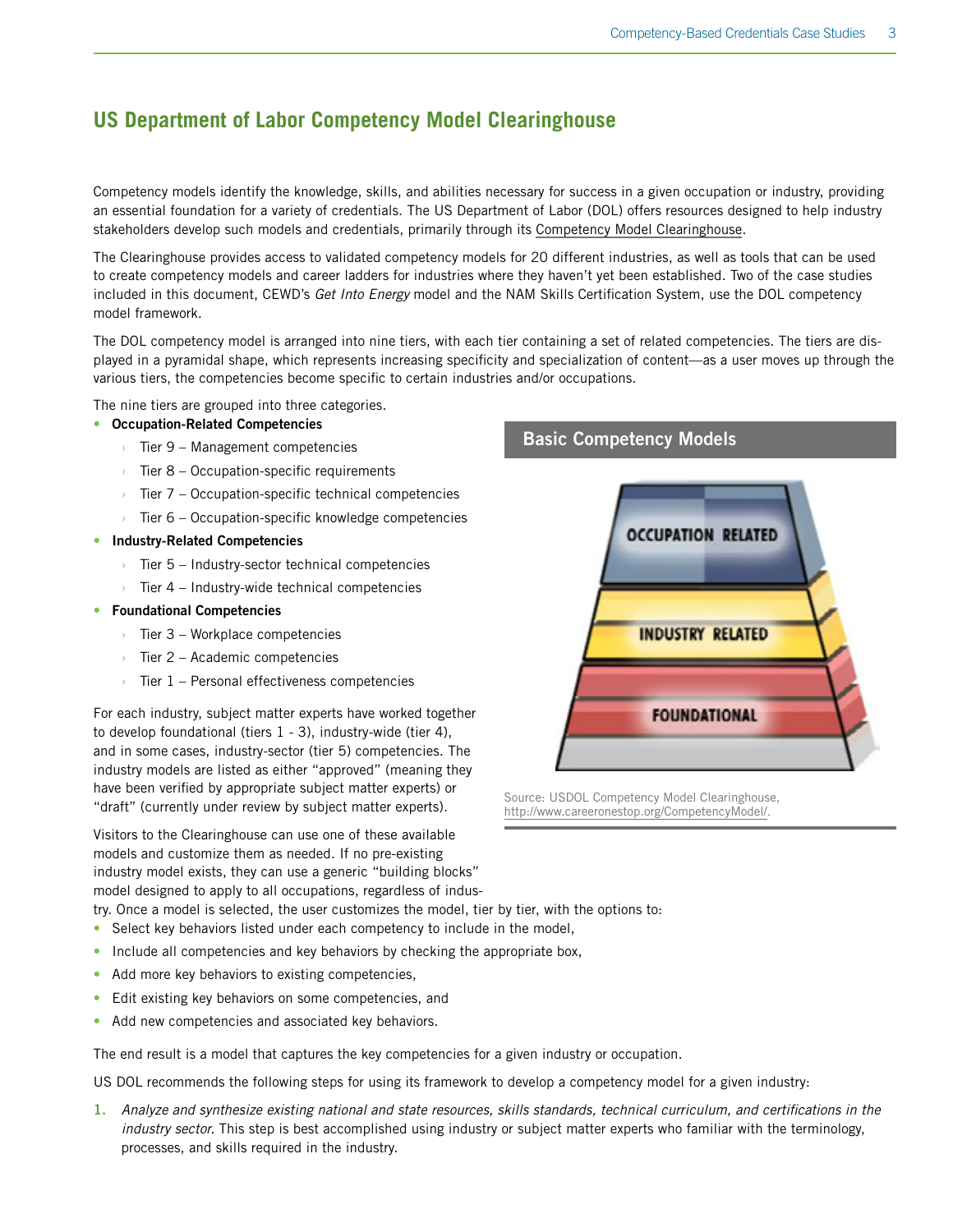

The process of gathering information involves:

- $\rightarrow$  Defining the industry,
- Identifying the key occupations in the industry,
- › Analyzing required knowledge, skills, and abilities to determine commonalities across the key occupations,
- Identifying and cataloging existing resources, and
- Aligning the knowledge, skills and abilities defined in the resources to the building blocks framework.
- 2. *Put this information into the DOL competency model framework.*
- 3. *Obtain feedback about the draft competency model from subject matter experts and target users.* Request input about:
	- › The competency names, definitions, and (as relevant) the specific behaviors used to describe each competency. Discuss how this material should be edited to ensure that it accurately captures the essence of the competency in language that will "ring true" to users.
	- Whether any of the competencies in the draft model should be deleted because they are not relevant to, or important to, the target occupation(s), organization, or industry.
	- Whether any competencies should be added. If so, work with the group to derive definitions and behaviors describing those competencies.
- 4. *Refine the model based on this feedback.*
- 5. *Validate the competency model by distributing it widely to industry representatives and educational partners to encourage feedback and ultimate adoption.*
- 6. *Share the competency model with relevant stakeholders for daily use.*
- 7. Use the model to align course content and credentials with industry requirements. (For educational institutions).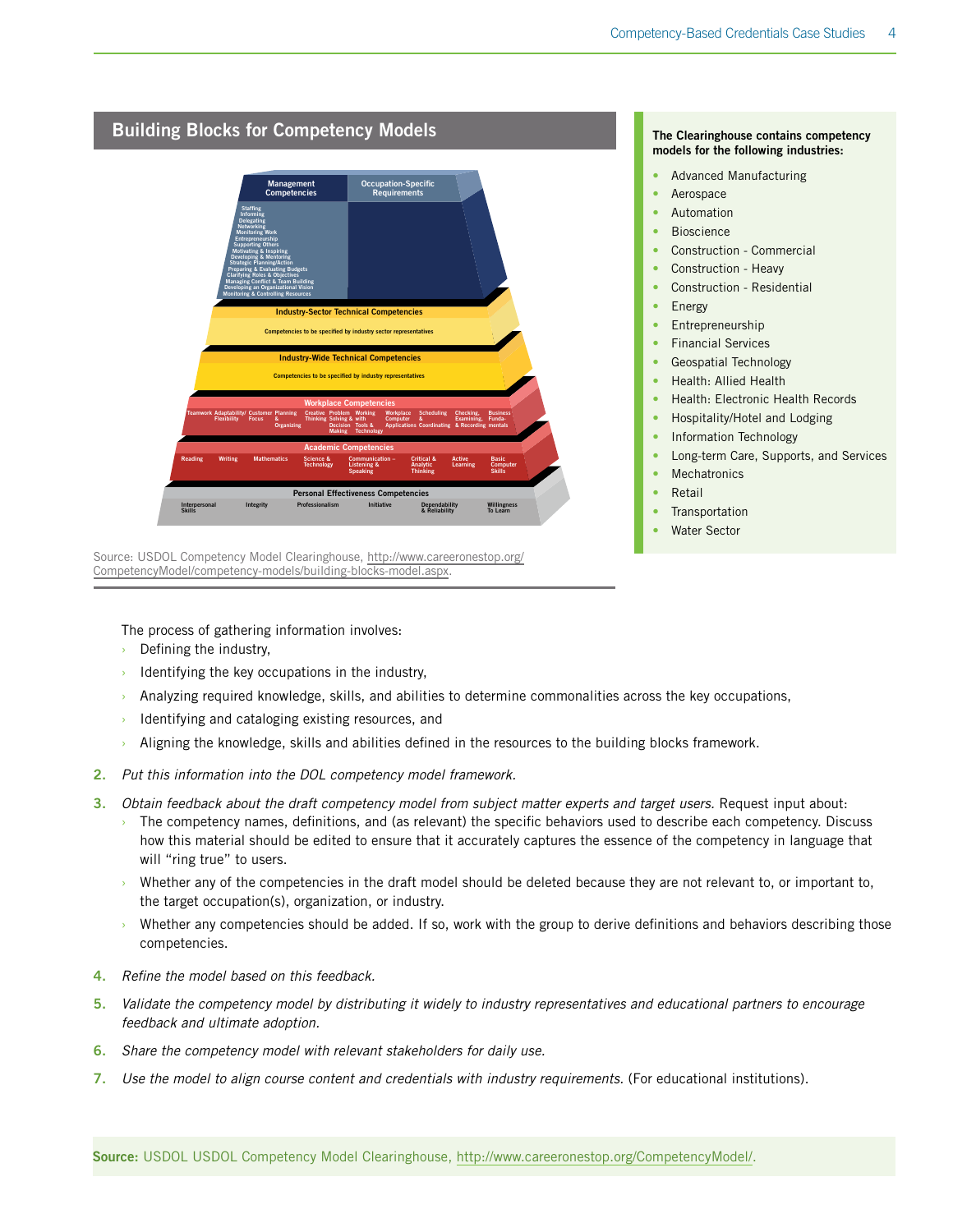## <span id="page-6-0"></span>**The Center for Energy Workforce Development (CEWD)**  *Get Into Energy* **Career Pathways Model**

Organizing body: The Center for Energy Workforce Development (CEWD) is a nonprofit consortium of electric, natural gas and nuclear utilities and their associations, which was formed in 2006 to help address anticipated workforce shortages and build a skilled workforce pipeline that will meet future industry needs. See <http://www.cewd.org/curriculum/>for more information.

#### Industry: Energy

#### Geographic focus: National

Partners: CEWD's *Get Into Energy* Career Pathways model has been developed with input from a wide variety of organizations, including: • American Association of Community Colleges

- American Council on Education
- American Gas Association
- American National Standards Institute
- Association of Career & Technical Education
- Council on Adult & Experiential Learning
- Edison Electric Institute
- National Rural Electric Cooperative Association
- Nuclear Energy Institute
- U.S. Department of Education
- U.S. Department of Labor

Approach: *The Get Into Energy* Career Pathways Model provides a roadmap for entry into skilled, utility technician positions in the energy industry, with pathways to higher-level jobs in a variety of work settings. CEWD and US DOL partnered to create the following Energy Industry Competency Model, which captures requirements for success at various levels in the industry.

#### Energy Industry Competency Model Plant Operator Electrical Technician Mechanical Technician Instrument & Control Technician Alternate Fuel Technicians Lineworker Substation **Technician** Engineering **Technician** Relay **Technician** Natural Gas logy Business Fundamentals Teamwork Following Directions Planning, Organizing& Scheduling **Problem Solving Ethics**<br>**Decision Making** Ethics Employability & Working with Basic Entrep **Skills** Hand&Power Tools & Technology Mathematics Reading & Using Locating, Information Writing Listening Speaking Engineering & **Technology** Critical & Analytical **Thinking** Science Information **Technology** Interpersonal Integrity Professionalism Reputation Motivation Dependability & Reliability Self-Developme Flexibility & Adaptability Ability To Learn Non-Nuclear Generation (Coal, Natural Gas, Oil, Hydro, Solar, Wind, BioFuel, Geothermal) Nuclear Generation Electric on & Distribution **Gas Transmis** & Distril Tier 5 – Industry-Specific Technical Competencies Safety Awareness Industry Principles & Concepts Environmental Laws & **Regulations** Quality Control & Continuous Continuous Troubleshooting<br>Improvement Tier 4 – Industry-Wide Technical Competencies Tier 3 – Workplace Competencies Tier 2 – Academic Competencies Tier 1 – Personal Effectiveness Tier 6-8 – Occupation-Specific

Source: Center for Energy Workforce Development, [http://www.cewd.org/.](http://www.cewd.org/)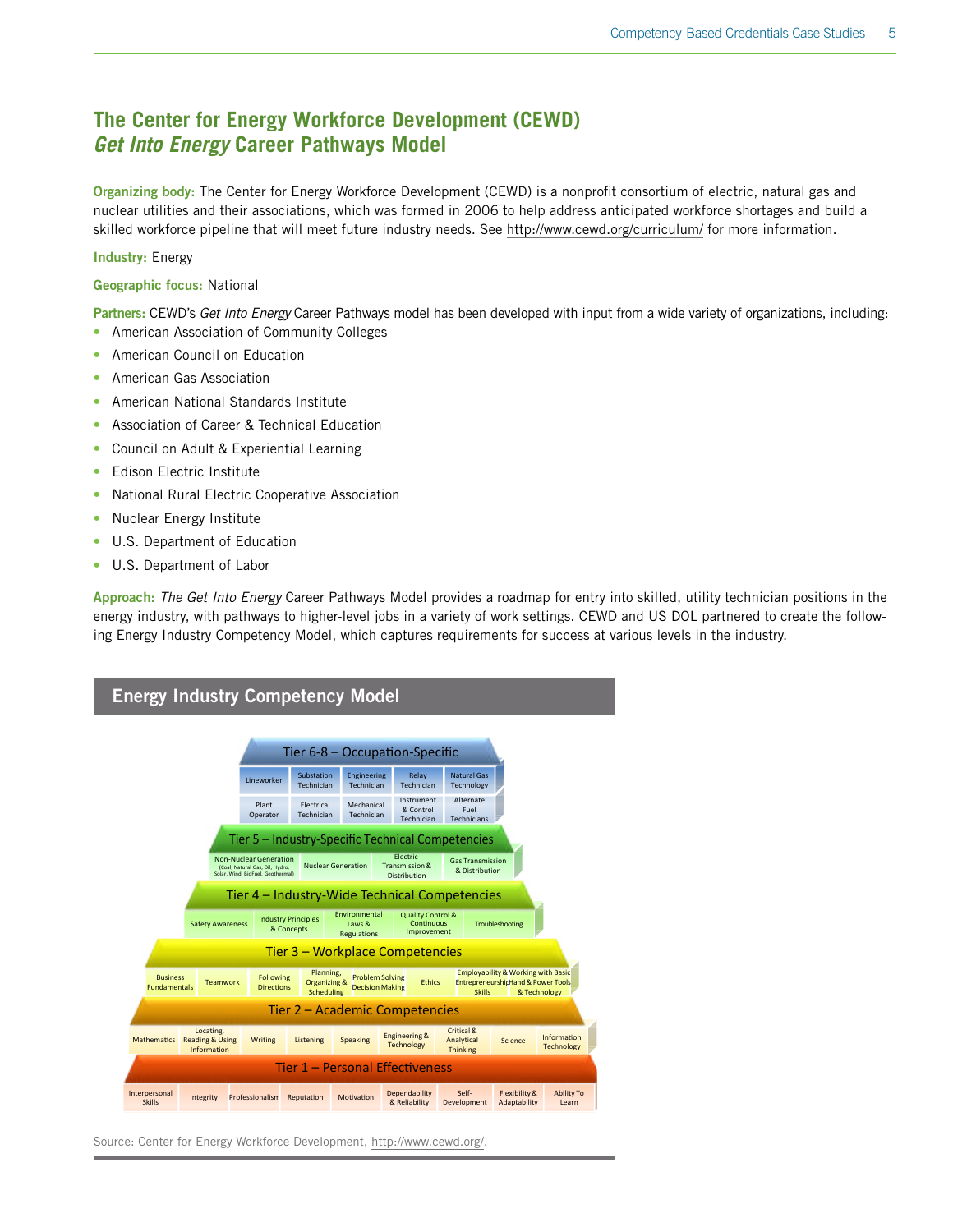Based on these competencies, CEWD identified several stackable educational interventions:

- 1. *Basic training:* Corresponding to tiers 1 3 in the model, basic training focuses on improving work readiness and employability skills. The majority of these knowledge and skill sets are addressed in ACT's WorkKeys assessments, including the National Career Readiness Certificate (NCRC) Plus, Business Writing and Applied Technology.
- 2. *Energy industry fundamentals training:* Corresponding to tiers 4 and 5, this training leads to a credential CEWD has developed an [Energy Industry Fundamentals](http://www.cewd.org/curriculum/about-the-eif-certificate.php) certificate, which is accredited by the American National Standards Institute (ANSI). The program is offered by "Approved Course Providers" around the country (i.e., educational institutions that have been approved by CEWD by providing evidence that are adhering to the ANSI requirements), ensuring that a student who receives the certificate in one state will have achieved the same learning objectives as a student in another state.
- 3. *Job-specific training.* Corresponding to tiers 6 8, this training includes specific programs for lineworkers, pipefitters/ pipelayers/welders, technicians, or plant operators.

The following figure displays credentials used for each tier.



Source: Center for Energy Workforce Development, [http://www.cewd.org/.](http://www.cewd.org/)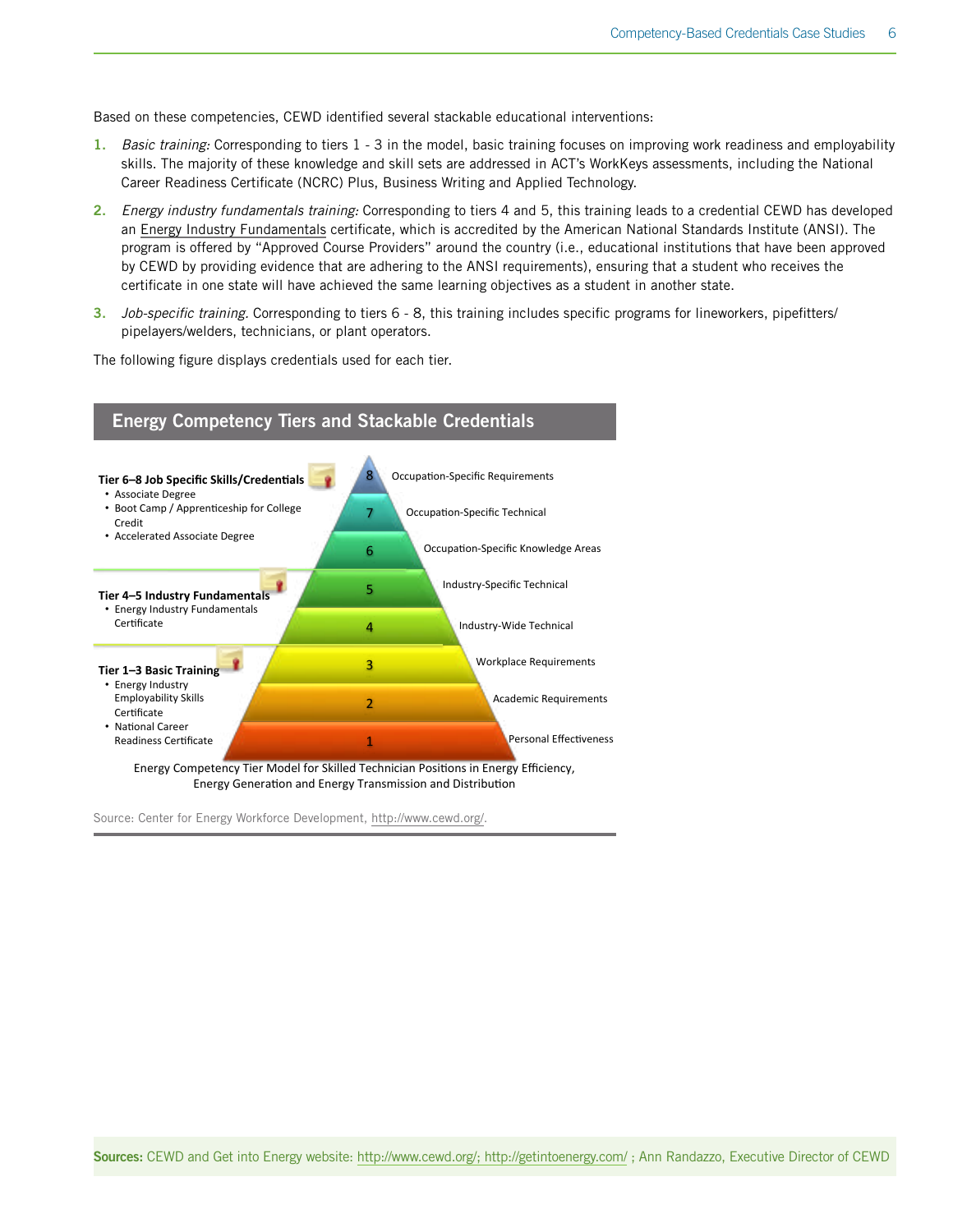## <span id="page-8-0"></span>**The Manufacturing Institute's Manufacturing Skills Certification System**

Organizing body: The Manufacturing Institute is the authority on the attraction, qualification, and development of world-class manufacturing talent in the United States. The Institute is a 501(c)3 affiliate of the National Association of Manufacturers (NAM), the largest manufacturing association in the United States, representing manufacturers of various sizes and industrial sectors from all 50 states. For more information, go to [http://www.themanufacturinginstitute.org/.](http://www.themanufacturinginstitute.org/)

Industry: Manufacturing

Geographic focus: National

Partners: Employers (i.e., NAM members) serve as the driving force behind the organization's credentialing efforts. They are champions for aligning training programs with industry needs and help promote the use of new credentials among their peers. Postsecondary educational institutions head up efforts to analyze existing curriculum against industry needs and certification requirements. More than 60 schools currently offer NAM-Endorsed Manufacturing Skills Certifications as a standard part of their manufacturing education programs.

Approach: In partnership with the USDOL and several other industry associations, the Institute developed the [Advanced](http://www.careeronestop.org/CompetencyModel/pyramid.aspx?HG=Y)  [Manufacturing Competency Model](http://www.careeronestop.org/CompetencyModel/pyramid.aspx?HG=Y), which defines the skills, knowledge, and abilities essential for successful performance in manufacturing occupations. The model consists of nine tiers, grouped into foundational employment competencies (tiers 1 - 3), entry-level manufacturing competencies (tiers 5 and 6), and competencies for specific manufacturing occupations (tiers 7 - 9).

The Institute and its partners then set out to create a system of certificates and credentials that aligned with these competencies. They spent a year vetting 440 existing credentials, using criteria that included national portability, satisfaction of American National Standards Institute quality standards, third-party validation, and alignment with the Competency Model. Based on this work, the partners decided it would be better not to establish new certificates, but instead to endorse a select set of existing certificates that best aligned with the Advanced Manufacturing Competency Model—and then create a stackable credentials system using these certifications.



Source: USDOL Competency Model Clearinghouse, [http://www.careeronestop.org/](http://www.careeronestop.org/CompetencyModel/competency-models/advanced-manufacturing.aspx) [CompetencyModel/competency-models/advanced-manufacturing.aspx](http://www.careeronestop.org/CompetencyModel/competency-models/advanced-manufacturing.aspx).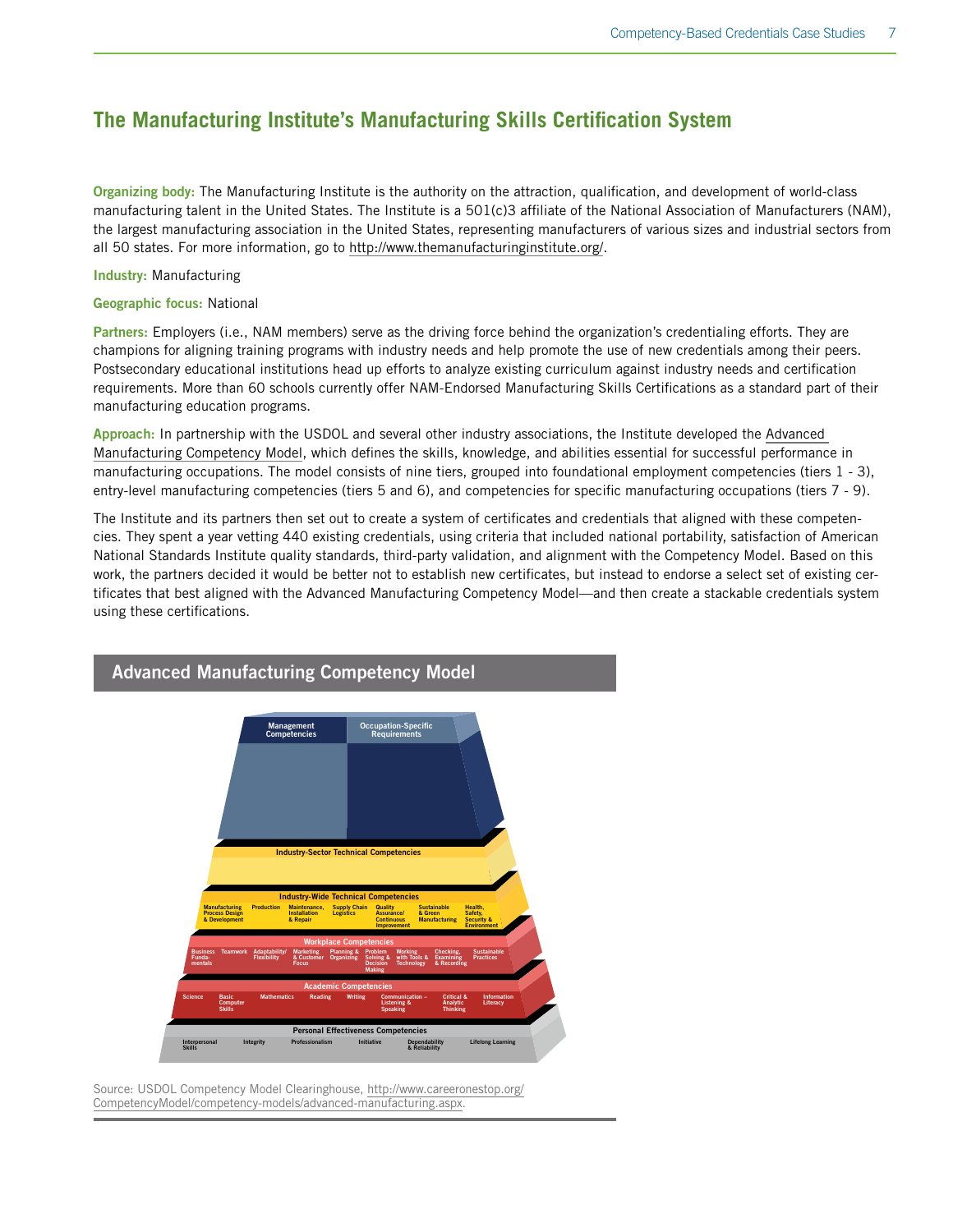The figure below shows a sample of [NAM-Endorsed Certifications](http://www.themanufacturinginstitute.org/Skills-Certification/Certifications/NAM-Endorsed-Certifications.aspx) (in the middle), with aligned educational pathways (on the left) and typical occupational/career pathways (on the right).



Source: The Manufacturing Institute, [http://www.themanufacturinginstitute.org/Skills-](http://www.themanufacturinginstitute.org/Skills-Certification/Certifications/NAM-Endorsed-Certifications.aspx)[Certification/Certifications/NAM-Endorsed-Certifications.aspx](http://www.themanufacturinginstitute.org/Skills-Certification/Certifications/NAM-Endorsed-Certifications.aspx).

NAM's system uses ACT's National Career Readiness Certificate (NCRC) to verify the achievement of the core academic and workplace competencies shown in the first three tiers. These include applied math, locating information and reading for information for the NCRC; and expand to include the soft skills of work discipline, teamwork, customer service orientation, and managerial potential for the NCRC Plus.

A range of certifications are used for the competencies shown in tiers 5 and 6. Entry-level manufacturing jobs require competencies in health and safety, quality assurance and continual improvement, manufacturing processes, development and design, production and supply chain logistics. These are embedded in a variety of entry-level certifications, such as:

- › The Manufacturing Skills Standards Council's Certified Production Technician (CPT) for entry-level production workers;
- › The National Institute for Metal Working Skills' machining credentials for entry-level metal-working; and
- The American Welding Society's Certified Welder credentials for entry-level welders.

There are currently over 36 states using the Skills Certification System at varying levels, either through philanthropic supported initiatives or grassroots efforts. Their experience suggests the following step-by-step approach to establishing a certification program that aligns with the system:

1. *Research and planning – grounding efforts in real, local labor market demands.*

- Use state and regional economic data to focus efforts.
- › Conduct an asset mapping of the programs, resources, and organizations that may support the establishment of skill certification pathways.
- Determine advanced manufacturing career pathways in targeted areas.
- Develop a timeline that reflects major milestones for action.
- 2. *Design and development engaging employers and postsecondary stakeholders.*
	- $\rightarrow$  Find the right faculty and college leadership.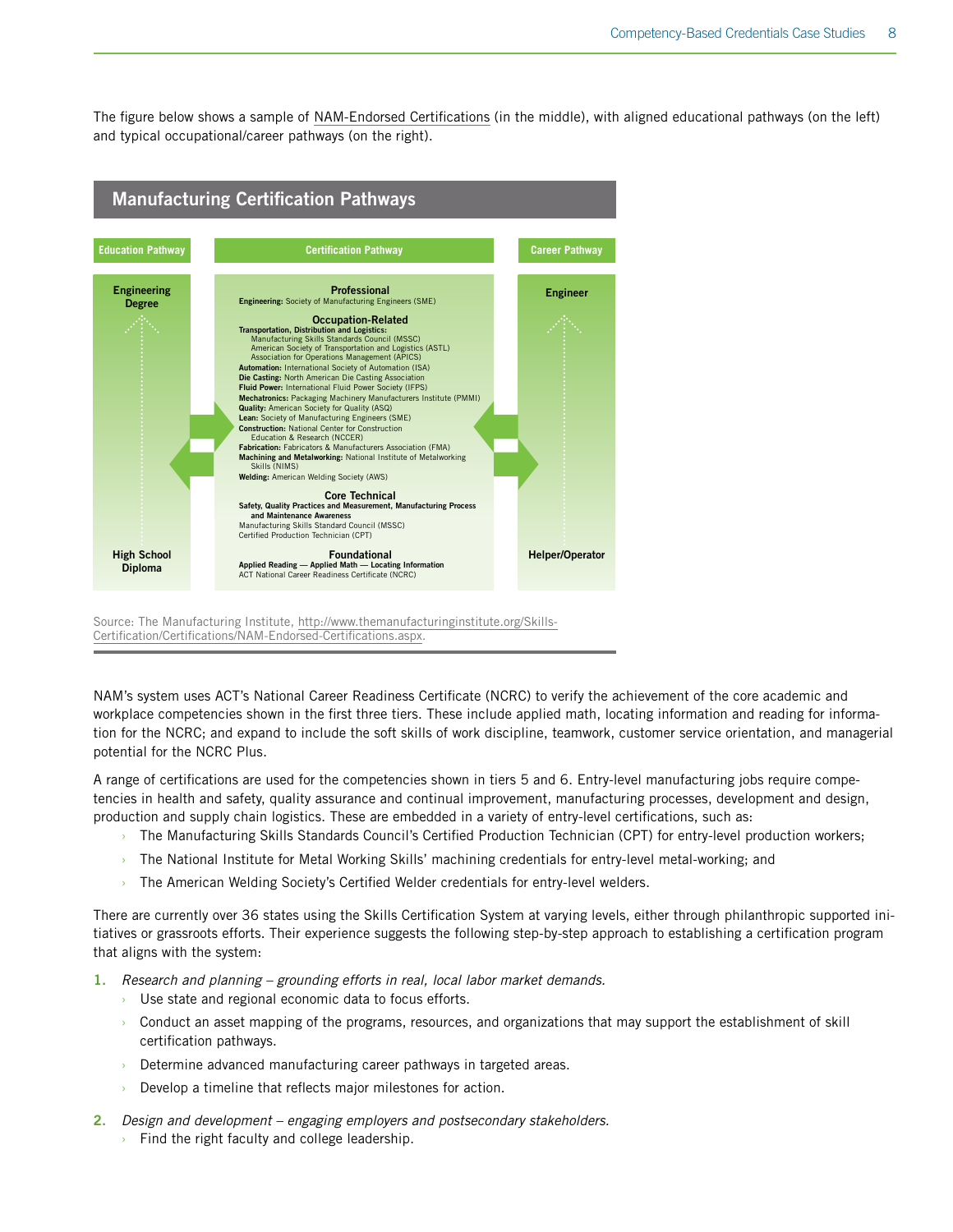- Objectively analyze existing curriculum against the needs of regional manufacturers and the requirements of targeted industry certifications.
- Work with employers who see the value of the certification model to build additional employer demand, while producing a supply of certified workers.
- 3. *Implementation aligning existing curricula with certification requirements.*
	- Crosswalk existing curriculum to the NAM-endorsed industry certifications and develop new instructional modules to fill in curricular gaps.
	- Identify the critical applied math, science and technology (STEM) skills imbedded in certification requirements and build those skills into all career technical curricula.
	- Assess faculty capacity around the certification requirements in their content area and, if needed, implement professional development that may include training by certification sponsors.
	- Establish relationships with the credentialing organizations to ensure endorsement and recognition of the program.

#### Promoting the Use of Competency-Based Credentials

#### *Interview with Jennifer McNelly, President, Manufacturing Institute, National Association of Manufacturers*

#### What has been your approach to promoting and building out your credentialing system?

A few years back, we attempted to track and document the value proposition of industry credentials/ certifications, and we were unsuccessful because the data did not exist. Our current approach at the Manufacturing Institute is a "market push" to increase the supply of credentialed workers. Often employers respond to our question about whether they see the value in credentials with "I never knew the credentials existed." Instead of continuing to try to document demand and ROI, we decided to focus on building the supply of credentialed workers and educating employers on their value. For example, IT credentials have been one of the most successful credentialing efforts, with a high take-up rate by industry. The IT credential providers did a strong market push early on, and now there is significant demand for IT certificates. The ultimate demand by industry was a result of this strong market push of workers with IT credentials. So, we support setting a national goal around the number of certificates that should be attained, as Lumina has done. This provides a concrete goal for a market push approach. The Manufacturing Institute and its partners in the NAM-Endorsed Skills Certification System have set a goal to issue 500,000 certifications by the end of 2016.

#### What is needed to build out the Skills Certification System and better document return on investment (ROI)?

Over time, we need longitudinal data systems to track the value of credentials, but we don't have that system now. We currently have no mechanism to link private and public data systems, but we continue to move forward. A major goal for us is to have a common taxonomy—a common student identifier—that would link education records with wage records and employment outcomes. We can't measure the quality and value of credentials/ certificates without a common taxonomy and longitudinal data.

#### Documenting Value

The Manufacturing Institute has begun to document the value of credentials to employers, but much of the feedback remains anecdotal. For more information, see:

- [Employer tool kit](http://www.themanufacturinginstitute.org/Skills-Certification/Employers/Employers.aspx)
- [Benefits and results](http://www.themanufacturinginstitute.org/~/media/1731D7E032CC499B84C7B78ACE26E418/Benefits_and_Results.pdf)
- **[Employer case studies](http://www.themanufacturinginstitute.org/Skills-Certification/Tools-and-Resources/Employer-Spotlights/Employer-Spotlights.aspx)**
- Deploy an effective student recruitment strategy to generate interest in new certification pathways. Partner with other programs and organizations that work with people who may be interested in manufacturing careers.
- 4. *Measuring and sustaining progress ensuring the continued success of the program.*
	- Identify key performance indicators to measure progress.
	- Identify policy barriers that are impeding progress and develop an agenda for driving needed policy change. Leverage local successes to promote regional/statewide change.
	- $\rightarrow$  Develop a comprehensive plan to sustain the certification effort beyond grant funding.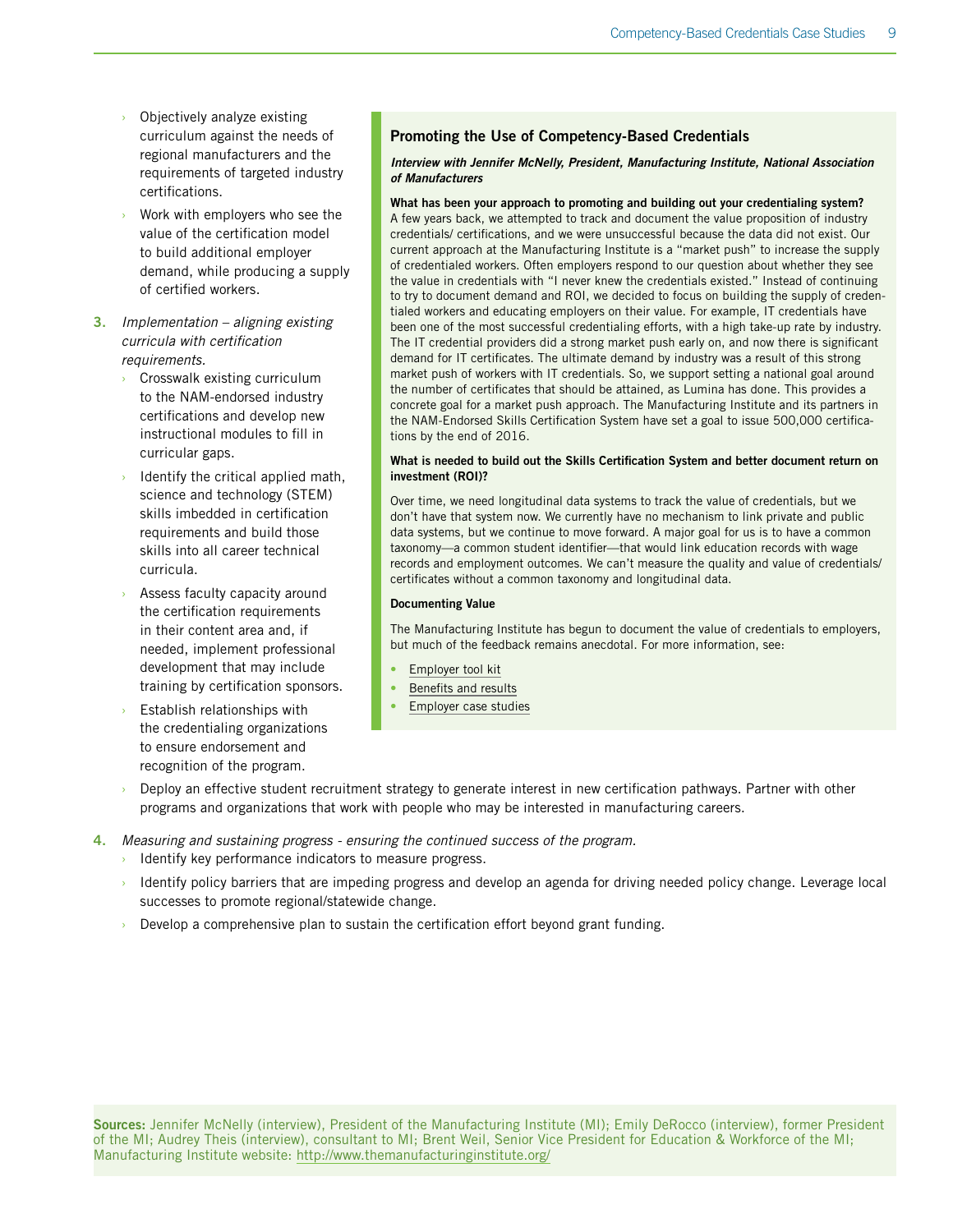## <span id="page-11-0"></span>**The Automotive Manufacturing Technical Education Collaborative (AMTEC)**

Organizing body: The Automotive Manufacturing Technical Education Collaborative (AMTEC) is a multistate collaboration of community and technical colleges and industry partners who seek to better prepare highly skilled workers for advanced manufacturing and technology industries. Visit [http://autoworkforce.org/About\\_Us](http://autoworkforce.org/About_Us) for more information.

Industry: Automobile and advanced manufacturing

Geographic focus: 13 states along the I-75 corridor (which runs north to south from Michigan to Florida).

Partners: What started as a partnership between Toyota and the Kentucky Community & Technical College System began to expand in 2005 into a multi-state model with international reach. AMTEC now involves 37 community colleges and 25 auto manufacturing plants in 13 states. This collaboration transcends the most prominent divisions in the industry, with representation from domestic and foreign auto manufacturers and union and non-union plants.

Approach: Deemed the "big collaboration" in a 2010 National Governor's Association Center for Best Practices' publication ([A](http://www.nga.org/files/live/sites/NGA/files/pdf/1007TECHNICALWORKERS.PDF)  [Sharper Focus on Technical Workers: How to Educate and Train for the Global Economy\)](http://www.nga.org/files/live/sites/NGA/files/pdf/1007TECHNICALWORKERS.PDF), AMTEC's main focus has been to develop a common curriculum for multi-skilled maintenance workers in the modern auto manufacturing production process. The curriculum was developed using the (turbo) Developing A CurriculUM (DACUM) process, which provides a systematic, methodical, extremely detailed way to assess key competencies for different jobs. The Turbo DACUM steps as described in the NGA report include:

- 1. *Gathering the knowledge of actual workers—the subject matter experts.* The AMTEC curriculum development effort began by meeting with workers—not supervisors—and asking them a series of detailed questions about what tasks they undertake each day.
- 2. *Breaking the tasks down into as many small components as possible.* A general description of the task isn't sufficient. For example, one set of maintenance tasks identified during curriculum development was predicting and preventing problems, troubleshooting, and repairing and replacing brakes and clutches. But this was too general to design appropriate instructional material. So AMTEC broke this skill into its more detailed component parts, such as inspecting the brakes for wear and disassembling the disks and pads.
- 3. *Identifying the specific skills required to perform each task.* Once the tasks and their component parts were identified, AMTEC then worked with employees to determine skills needed to perform each task effectively. Naturally, there was a considerable overlap in the skills associated with different tasks. In the end, AMTEC had identified 26 different "duty areas" and more than 170 different tasks, all of which require a specific combination of skills.
- 4. *Identifying the significance of each duty area and each task in each plant.* Different plants operate in different ways, especially when dealing with numerous states and companies. So AMTEC asked company partners to rank the significance of each duty area and task in their particular plant. This information helped community colleges understand how skills are used locally (and whether AMTEC should emphasize or de-emphasize particular skill sets).
- 5. *Comparing the skill sets needed to the skill sets being taught.* An important part of the curriculum-development process was to bring in the actual instructors from community colleges to examine the list of skills required and identify which were currently being taught and which were not. This "gap analysis" helped both the company and the college determine where the curriculum gaps were and how to fill them.

AMTEC's approach embodies several important principles:

- **Focus on common and required tasks and skills:** The curriculum includes only those tasks and skills common to all industry partners, and focuses on tasks and skills that are required, not on how those tasks or skills are organized in any individual workplace.
- **Small learning modules:** Breaking technical tasks into small component parts makes it possible to teach those components in small "digestible" learning modules.
- **Contextual learning environment:** High-quality technical education should occur in a setting that is as close to the actual work environment as possible (not a traditional classroom).
- **Flexibility:** Students engaged in technical education will be more successful if they have greater flexibility in their learning options—including flexible scheduling, blended learning opportunities, accelerating learning, and "testing out" of skill areas where they are already competent.
- Clear standards for assessments and credentialing: Assessing and documenting worker competencies and providing tangible certification via credentials are important parts of the AMTEC model.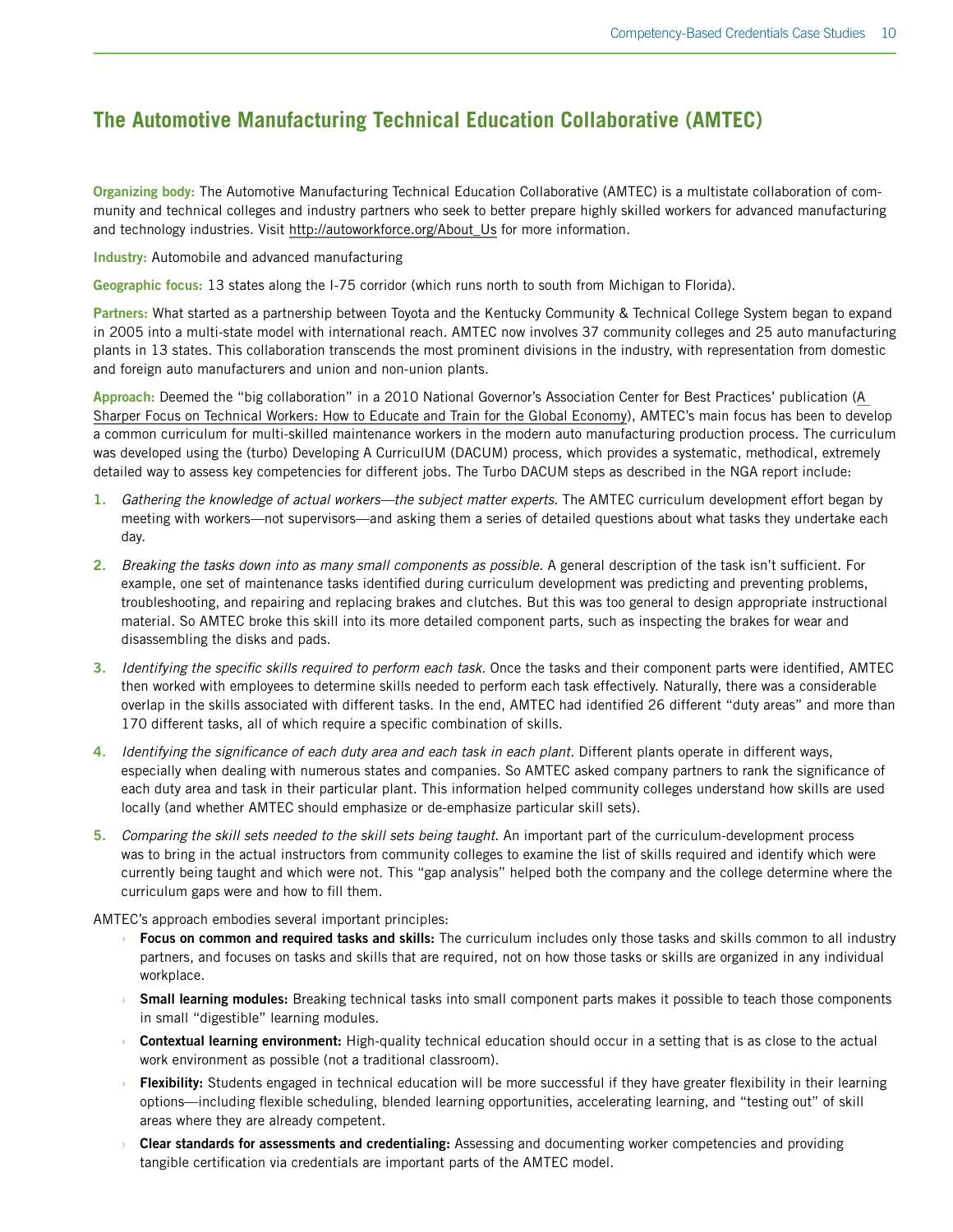- Industry engagement: From the beginning, industry has been the driver of AMTEC's work. Business leaders came together to identify common occupations that were most important to their competiveness. Then industry subject matter experts engaged in an organized and precise process to determine essential tasks and skills for those jobs. Since most of AMTEC's college partners already had relationships with their region's auto industry leaders, the initiative has been able to build on and strengthen those existing relationships, rather than having to start from scratch. AMTEC's industry members participate in one or two face-to-face meetings per year, in addition to monthly online meetings, while the eight-person AMTEC Strategy Board (with representation from Toyota, Ford, Nissan, General Motors and AMTEC leadership) provides ongoing guidance about workforce development and industry needs.
- **Education pipeline collaboration:** More recently AMTEC has worked to strengthen its partnership efforts with University partners who are interested in collaboration, content, assessments and pathway development; and k-12 leadership.

#### Enhancing AMTEC's Impact

The National Science Foundation's (NSF) Project Impact Evaluation of AMTEC in 2011 examined how AMTEC might foster a stronger culture of innovation within the automotive industry. The findings pointed to the importance of:

- Stronger partnerships between community colleges and their industry partners with a focus on identifying industry standards, developing curriculum and assessment tools, and professional development opportunities.
- Enhanced information exchange between community colleges and industry partners for the purposes of the improvement and application of automotive manufacturing training for future employees.
- The development of a validated college curriculum aligned to industry-endorsed skills standards and the creation of research-based career pathway models to fit the needs of students, employees, and employers.
- The development of a nationally portable industry-endorsed certification process.

The NSF granted a renewal to AMTEC for 2013-2016 to continue successful collaborations, expansions, industry validation work, and career pathways research called AMTEC 2.

Sources: AMTEC website:<http://autoworkforce.org/>; Annette Parker (interview), former Director of AMTEC; Danine Alderete-Tomlin, AMTEC Executive Director; Craig Hopkins, AMTEC Project Manager; A Sharper Focus on Technical Workers: How to Educate and Train for the Global Economy, National Governor's Association Center for Best Practices, June 2010.

<http://www.nga.org/files/live/sites/NGA/files/pdf/1007TECHNICALWORKERS.PDF>

NSF Project Evaluation Report, 2011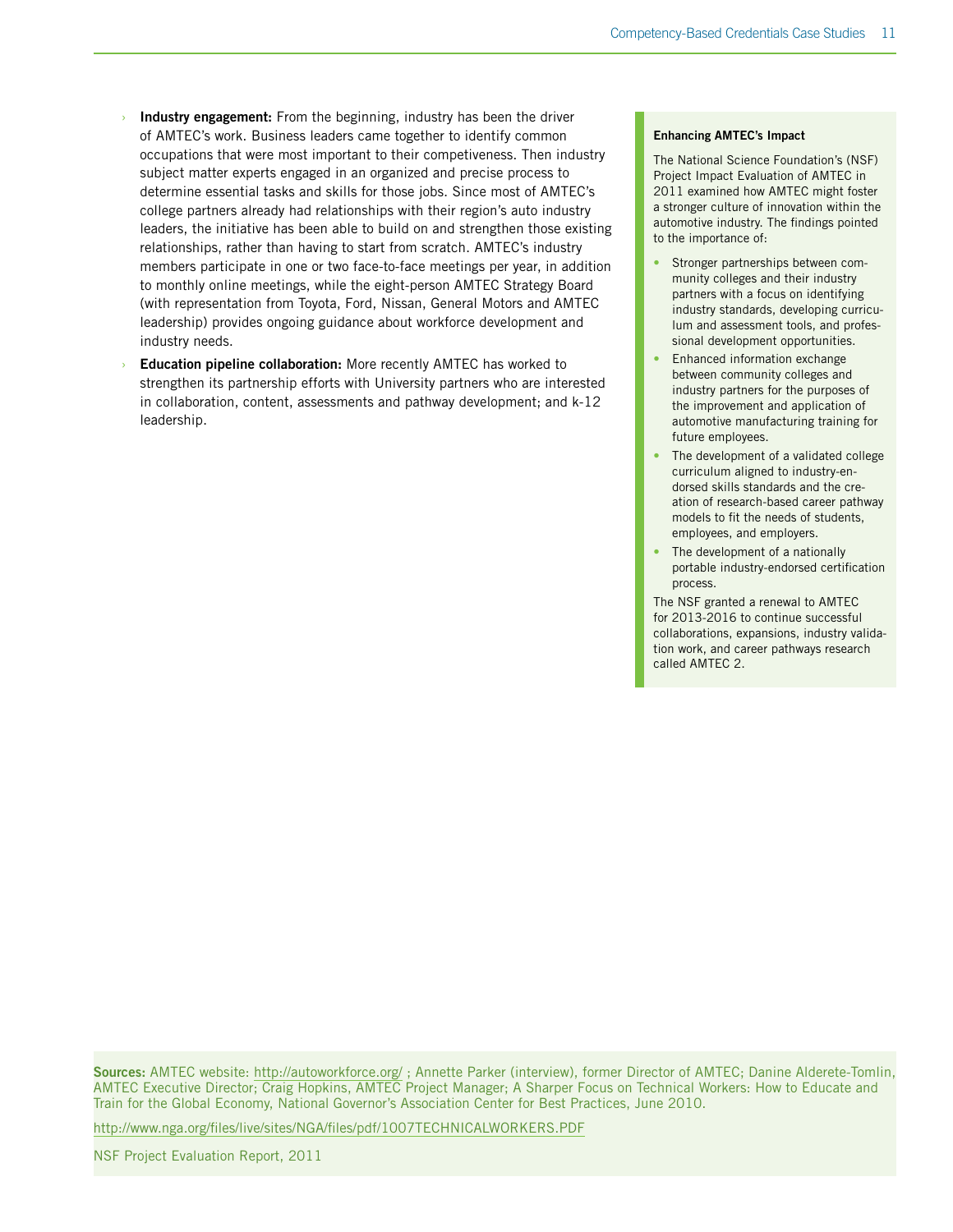## <span id="page-13-0"></span>**The Interstate Renewable Energy Council's (IREC) Standards and Credentials**

Organizing body: Founded in 1982, the Interstate Renewable Energy Council (IREC) is a non-profit organization dedicated to accelerating the use of renewable energy and energy efficiency. Its work includes "national efforts to build a quality-trained clean energy workforce." See <http://www.irecusa.org/>for more information.

Industry: Clean energy technologies, including renewable energy, energy efficiency, distributed renewable energy generation, and other sustainability practices.

Geographic focus: North America

Partners: IREC works closely with numerous industry leaders and a diverse cross-section of clean energy industry stakeholders and subject matter experts. They are a standards developer accredited by the American National Standards Institute (ANSI) and operate an accreditation program in partnership with ANSI for clean energy certificate programs.

Approach: IREC has developed and uses three IREC Standards for its credentialing programs:

- [14732: General Requirements for the Accreditation of Clean Energy Certificate Programs](http://www.irecusa.org/credentialing/key-docs/) Forms the foundation for the accreditation of certificate-awarding entities that develop and administer credit or non-credit clean energy-related programs offered in formal educational institutions and other legal entities.
- [01023: General Requirements for the Accreditation of Clean Energy Technology Training](http://www.irecusa.org/credentialing/key-docs/) Identifies requirements for the quality systems, resources, personnel, and curriculum by which job-related training in clean energy technologies and practices may be accredited.

#### • [01024: General Requirements for the Certification of Clean Energy Technology Instructors and Master Trainers](http://www.irecusa.org/credentialing/key-docs/)

Establishes requirements for the instructional and professional field experience, subject-matter expertise and instructional quality by which instructors and master trainers who conduct training in clean energy technologies and practices may become certified.

It offers accreditation to programs and certification to trainers that meet its standards, which helps ensure that they effectively prepare students with the knowledge and skills required for a particular trade within the clean energy field.

To ensure that training is effective and aligned with industry needs, IREC leverages third-party job task analyses (JTAs) that identify the skills and knowledge needed to perform various jobs safely and effectively. JTAs accepted by IREC also provide a critical foundation for related credentialing efforts, such as worker certification. IREC's Credentialing Program has accepted JTAs produced by third-party entities for the following job categories:

- Retrofit Installer Technician
- **Energy Auditor**
- **Crew Leader**
- › Quality Control Inspector
- PV Installation Professional
- › Solar Heating Installer
- › Small Wind Installer
- › PV Technical Sales
- › RISE Certified Solar Roofing Professional
- **Multifamily Energy Auditor**
- › Multifamily Retrofit Project Manager
- Multifamily Building Operator
- **Multifamily Quality Control Inspector**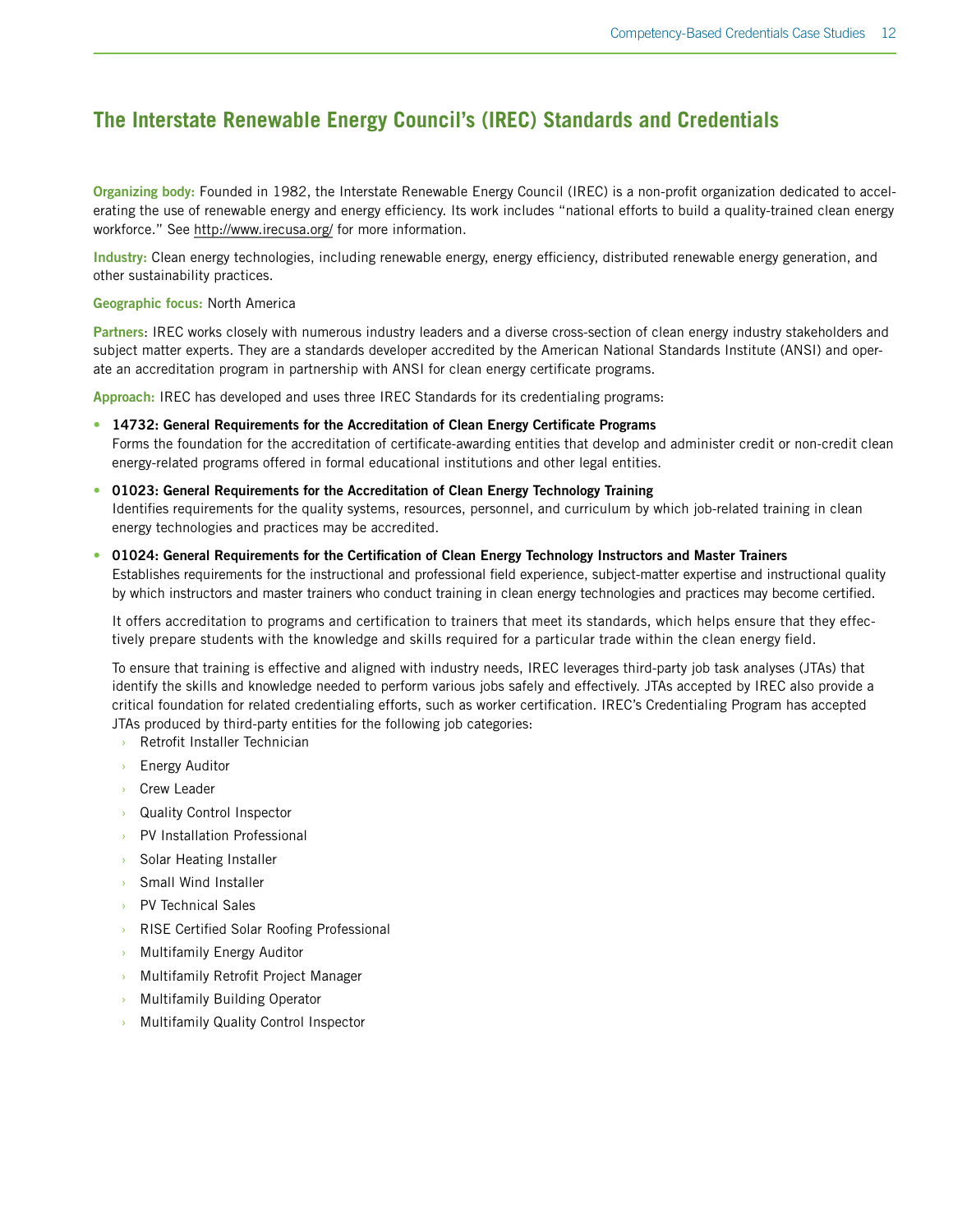Additional JTAs are being developed by the U.S. Department of Energy and the National Institute of Building Sciences for the commercial building workforce.

These JTAs were developed by panels of 12-13 subject matter experts and validated by a diverse cross-section of industry stakeholders across the country. IREC evaluates and accepts JTAs conducted by others using the following guidelines:

- $\rightarrow$  The JTA must clearly define the job. More specifically, the overall objective of the training must be clearly stated in terms of what the trained individual should be able to accomplish under given conditions.
- The JTA should identify all of the tasks and subtasks required for competent performance. Inclusion of "criticality" (i.e., the relative importance) and frequency of tasks and subtasks is highly recommended.
- $\rightarrow$  The JTA should follow well accepted procedures for occupational analysis, such as the use of a DACUM (Developing a Curriculum), including review and validation by subject matter experts.
- › There is documentation of Committee members, their credentials and the process that was followed to create the JTA. The process should include a balanced involvement of interested parties.

IREC's [Job Task Analysis Guidance Document](http://www.irecusa.org/credentialing/key-docs/) provides guidance for conformity with IREC's standards for accreditation; in particular, to assist applicants in developing and/or selecting a job task analysis (JTA) from which to form the basis of their curriculum or syllabus.

In 2013, IREC was a founding member of the Clean Energy Credentialing Coalition, a group of credentialing bodies that have joined together to demonstrate and promote the collective importance of third-party quality assessment, and the value it brings to building strong and competent renewable energy and energy efficiency markets. Recognized quality credentials send a strong signal that a rigorous standard has been met, offering a mark of distinction that strengthens the credential holder. Consumers can look for products that are certified for quality and safety, and credentialed professionals trained for appropriate, effective, safe installation and service.

In short, IREC develops consensus-based standards and related credentials to promote best practices and provide a benchmark for effective and safe workforce training practices in clean energy technology fields. In 2013, IREC was accredited by the American National Standards Institute (ANSI) which indicates that IREC's operating procedures meet the quality standards approved by ANSI. For more information on ANSI-IREC accreditation for certificate programs see, [https://www.ansica.org/wwwversion2/outside/](https://www.ansica.org/wwwversion2/outside/ANRECgeneral.asp?menuID=229) [ANRECgeneral.asp?menuID=229](https://www.ansica.org/wwwversion2/outside/ANRECgeneral.asp?menuID=229)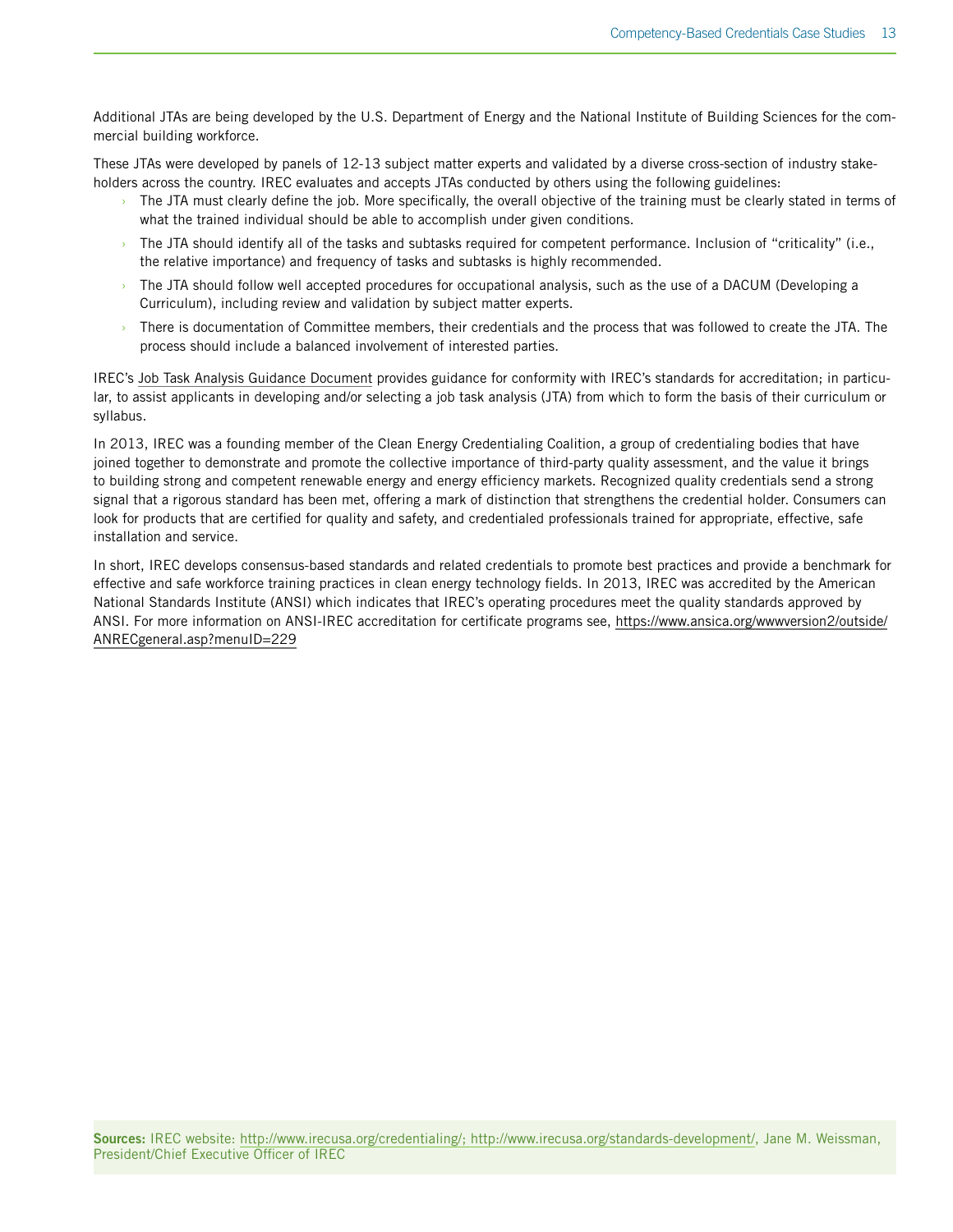## <span id="page-15-0"></span>**Pacific Northwest Center of Excellence for Clean Energy**

Organizing body: The *Pacific Northwest Center of Excellence for Clean Energy* (PNCECE) has its origins in 2004 as the *Center of Excellence for Energy Technology* at Centralia College. In 2004 the *Center of Excellence* served solely the Washington State energy industry. In July 2010, a three year \$5M (leveraged to \$12M) Department of Energy (DOE) grant was awarded to Centralia College, and the *Center of Excellence for Energy Technology* morphed into the regional *Pacific Northwest Center of Excellence for Clean Energy*. Today, PNCECE provides strategic coordination for the energy industry's skilled workforce in the Pacific Northwest. For more information, go to: [http://cleanenergyexcellence.org/.](http://cleanenergyexcellence.org/)

#### Industry: Energy

Geographic focus: Washington, Idaho, Montana, Oregon and Utah

Partners: PNCECE is a collaboration of utilities, the Bonneville Power Administration, the Pacific Northwest National Lab, organized labor, and multiple community colleges and universities across the five state region.

Approach: As a first step in 2004, PNCECE undertook significant labor market research to inform their strategy, identifying impending retirements, hiring challenges, and population shifts in the energy industry workforce. This research helped engage partners from industry, labor and education and promoted a shared vision for the work that would follow.

The PNCECE partnership has primarily focused on developing skills standards "that identify the knowledge, skills and abilities an individual needs to succeed in the workplace" for a variety of targeted occupations. The process used to create these standards (a modified version of the DACUM) involves the following steps:

- 1. Compiling and researching existing standards in related jobs and careers.
- 2. Conducting focus groups to identify critical work functions and key activities, define key activity performance indicators and identify technical knowledge, foundation skills, and personal qualities.
	- First step: A half-day with industry subject matter experts, typically managers, to identify and confirm the critical work functions of an occupation or job cluster.
	- Second step: A full two days spent with frontline workers who work in the jobs for which standards are being developed. They confirm or modify the critical work functions identified earlier, and define the many details that make up the key activities, performance indicators, technical knowledge, foundation skills, and personal qualities. This group also completes a [Secretary's Commission on Achieving Necessary Skills \(SCANS\)](http://www.academicinnovations.com/report.html) related survey, designed to identify foundation and workplace skills.
- 3. Conduct a widely distributed survey of current workers to determine level of SCANS skills required for each job.
- 4. Develop work-related scenarios to place the skill standards in context of the work environment.
- 5. Verify the data gathered from focus groups. Send out a survey to industry representatives asking them to indicate the importance of each critical work function.
- 6. Disseminate skill standards information to involved parties from industry, education and labor for review and editing.

#### Engaging Industry Partners through a Strong Intermediary

From the beginning, PNCECE has been driven by the needs of the energy industry. In 2005, Barbara Hins-Turner, the current executive director, was recruited from industry to lead the effort. Her deep knowledge and experience in the industry have given her credibility with industry leaders. She describes one of her important roles as that of a "cultural broker" between the business and education communities.

Ms. Hins-Turner worked to strategically recruit key representatives from industry to play leadership roles during the startup years of the Center, and she believes that having the right players at the table allowed them to "hit the ground running." One challenge it did present, however, was the importance of "getting a product out the door quickly, or losing the support of the industry leaders." That product— Power Plant Operator Skill Standards—was expeditiously produced and the Center was off to a strong start.

PNCECE's advisory board has been an important asset. The board meets twice a year officially, but Ms. Hins-Turner is in regular contact with members. Notably, succession planning was identified early on as a strategic priority. Once start-up industry leaders were ready to transition out of their leadership roles on the board, new leaders with credibility within the industry would have to take on leadership and champion roles. This proactive approach has helped maintain an engaged group of industry and organized labor partners.

PNCECE reports three key lessons that have emerged from their work to date:

- 1. Staff leadership and credibility make a significant difference.
- 2. Industry and organized labor partners must drive the partnership and goals. Industry leaders should be strategically identified and recruited.
- 3. Concrete, data-driven strategies, outcomes or products (skill standards in this case) are critical to keeping industry leaders engaged. Industry must be able to clearly see the value of their involvement.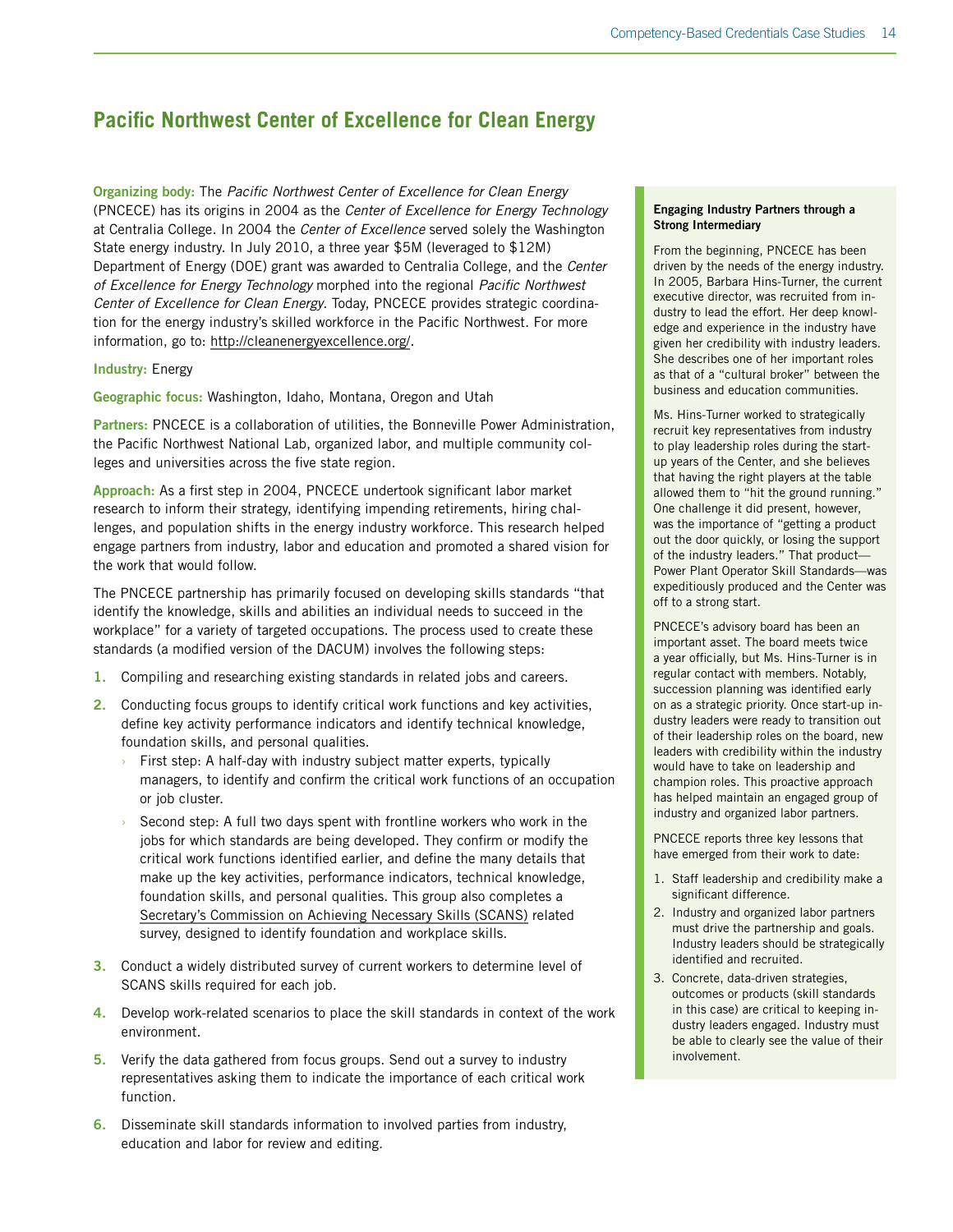The resulting skill standards are depicted in a "Pyramid of Competencies" with three broad categories:

- Tier I represents foundation skills, knowledge, abilities and personal qualities required of all workers.
- Tier II represents technical skills, knowledge and abilities common to a cluster of jobs across all industries or industry sectors. For workers in power generation, for example, knowledge of applicable federal, state, and local laws would be applicable across all sectors.
- Tier III represents industry-specific technical skills, knowledge and abilities that are unique to individual jobs or clusters and are the most prone to rapid change.

PNCECE developed the first skill standards—for power plant operators and mechanics—over a six-month period. This effort created momentum among workers, companies, and partners, which helped propel the development of additional standards. There are now 16 energy-related skill standards – see [http://](http://cleanenergyexcellence.org/skill-panel/) [cleanenergyexcellence.org/skill-panel/.](http://cleanenergyexcellence.org/skill-panel/) In general, it takes between 6 and 12 months to develop each of these standards—a process that deeply engages subject matter experts (SMEs) from industry and labor leaders. This work has created a foundation for participating colleges to build curricula that teach relevant skills and knowledge. PNCECE leadership reported that while there was some initial resistance from faculty about having the skill standards drive the curriculum, they are now buying into the process. Additionally, industry partners have used the skill standards to update their job descriptions and document the multi-skill approach to jobs, which has helped convince labor leaders that this approach is relevant and necessary for many of the occupations.

One example of a measurable outcome of this skill standards approach is found at the Power Plant Operator (PPO) position at Grand Coulee Dam. The apprenticeship program at Grand Coulee for these PPOs has been reduced by 18 months if the trainee has completed an Associate of Applied Science Energy Technology/Power Operations degree through a community college that bases their programs on the skill standards. Applicants are hired at the 4th step of the apprenticeship process and are hired at higher wages.



#### *Interview with Troy Nutter, Manager, Operational Training for Puget Sound Energy*

#### From your employer perspective, what value do you see in the establishment and use of skill standards?

We have been at this work for about 8 years, and I see five major benefits of skill standards:

- 1. Apprenticeship: The competencies identified in setting the skill standards translate into the competencies we use here in industry for our apprenticeship training. These are validated, scientifically based competencies that provide a strong foundation in the stair step approach to apprenticeship learning.
- 2. Direct link/alignment between college courses and work-based apprenticeship: The skill standards directly tie the apprenticeship-related courses at the college to the same set of standards we are using here in our apprenticeship training.
- 3. Common language: The skill standards help to focus the educational folks and labor unions on the competencies that are needed in industry. We are able to talk the same language through the skill standards.
- 4. Contextualization: The skill standards inform government and K-12 education about how important it is to contextualize the identified foundational skills into the K-12 curriculum continuum approach.
- 5. Military skill crosswalks: The skill standards are valuable for constructing crosswalks from military occupational standards to the private sector. This can be used by private sector as well as educational and governmental agencies to validate the attainment of competencies.

#### How do credentials and credentialing process fit into your skills standards effort?

We support credentialing as a portable tool that makes the applicant more valuable by creating perceived value to both employers and employees. This value stems from the credential being based on an industry validated skill standard. The skill standards also allow for monetization of skill levels on a consistent and objective basis. Sometimes employers worry that another company will steal their qualified, credentialed workers—but I believe we (industry partners) are all in this together – that we all want quality workers. We create synergies by working together—the regional approach is absolutely valuable. We can't afford to do this work on our own. The conversation among partners is as valuable as the products (primarily skill standards in our case) that come out of our partnership. We share common concerns and develop solutions through a strategic approach.

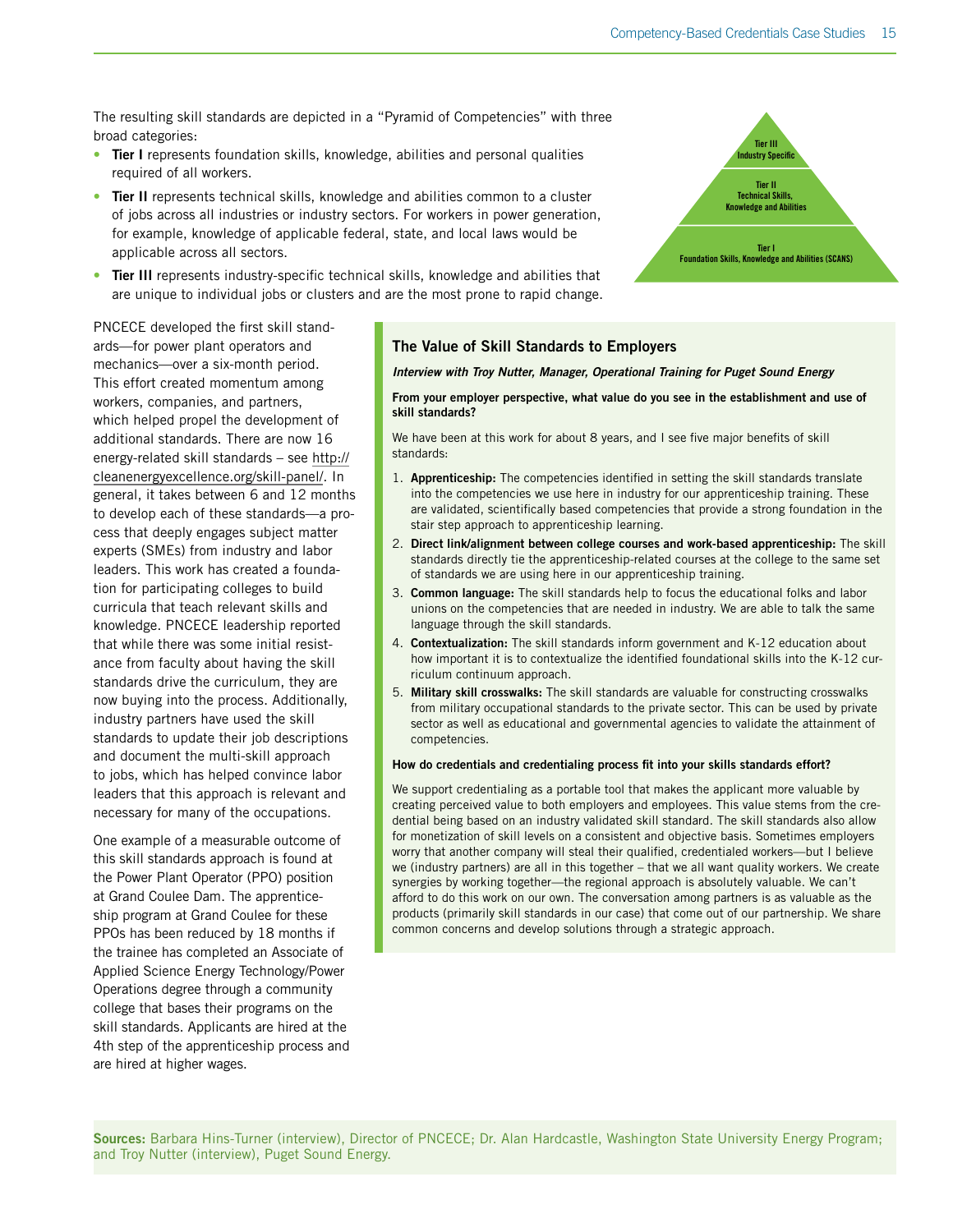## <span id="page-17-0"></span>**Siemens Mechatronic Systems Certification**

Organizing body: Siemens Technical Academy (STA) in Berlin, Germany – is part of Siemens, a multi-national corporation involved in energy, healthcare, industrial products and solutions, and infrastructure and cities. The Siemens Technik Akademie (STA) Berlin is an international technical college within the Siemens Professional Education system. For more information, go to: [http://www.](http://www.technical-academy.com) [technical-academy.com](http://www.technical-academy.com).

Industry: Advanced Manufacturing (Engineering/ Mechatronics)

Geographic focus: International

Partners: Siemens has built an international skills certification program, in partnership with schools in several countries worldwide.

Approach: The STA program leads to three primary credentials: 1) Siemens Mechatronic Systems Certification (SMSCP); 2) a state-approved qualification Associate Engineer for Mechatronic Systems after two years; and 3) the Bachelor of Engineering in Electronic Systems after four years of study. The Associate Engineer and the Bachelor programs are the basic business of the STA, while the SMSCP is provided as an external international program.

The Siemens Mechatronic Systems Certification Program (SMSCP) represents a promising example of an industry developed, competency-based credential that is internationally portable. Created to provide "a holistic mechatronic systems certification that could be easily adapted into a variety of educational programs," the SMSCP incorporates:

1. A systems approach teaching philosophy that focuses on the early introduction of complete operational systems and uses those systems to teach both practical and theoretical concepts, specifically integrating hands-on learning and practical technical trouble-shooting/ problem solving into classroom instruction. This emphasis on systems thinking and troubleshooting that encourages students to see the 'big picture' of overall integrated systems' functioning and the interrelationship between different technical subsystems.

#### Genesis of the SMSCP

According to STA officials, the decision to focus on Mechatronics (for the Siemens Mechatronic Systems Certification Program (SMSCP)) came from the desire to align the certification program with the German education standards already being used in the STA Associate Engineer program. And mechatronic skill sets were in demand internally, as several Siemens' business units wanted to have a highly skilled technician/technical supervisor that sat between regular production/ maintenance workers and the traditional engineering staff. The general competencies for the STA Mechatronics program were identified and outlined through alignment with the German BIBB requirements for the state occupation of Industrial Technologists, as well as the competencies tested by the IHK (Chamber of Commerce) on its required state certification exam.

- 2. A focus on professional development of instructors as a train the trainer approach, so they are in a better position to help students gain the technical and thinking skills needed by industry.
- 3. Defining standard mechatronics-related subject areas, so that students gain the necessary technical skills in automation, electrical, mechanical, and process management.
- 4. Having an objective industry-aligned certification exam that tests and validates students' competencies as they relate to mechatronics and system troubleshooting.
- 5. Always keeping certain foundational skills in focus Internationality, Networking, Knowledge Transfer and Teamwork.

STA developed three core job profiles, which outlined the needed skill sets for a mechanical systems operator, mechatronic systems technician, and a mechatronics engineer. This was done in consultation with Siemens business units; Siemens customers; an international group of workforce development professionals from the US, Germany, and Asia; and the German BIBB (Federal Institute for Vocational Education and Training). The group worked to identify common technical competency areas and skill requirements that would be applicable across international borders, and intentionally left enough "wiggle room" so the training could be customized to meet local labor market needs. This work provided the basis for outlining competencies that all partner schools would have to incorporate into their technical education programs to successfully prepare their students for SMSCP certification exams. Finally, Siemens developed Instructor Certification courses to ensure instructors were prepared to implement systems approach teaching.

As would be expected, Siemens units rely on the SMSCP for internal hiring. But it also applies across a wide variety of industries that have a need for mechatronics. Siemens reports that "many partner schools find that it aligns quite well to their local industrial and advanced manufacturing employers' hiring requirements" and helps them meet local industry needs.

Sources: Martin Stöckmann, Head of Siemens Professional Education, Berlin; Nakisha Evans, formerly of Siemens Professional Education; website: <http://www.technical-academy.com>